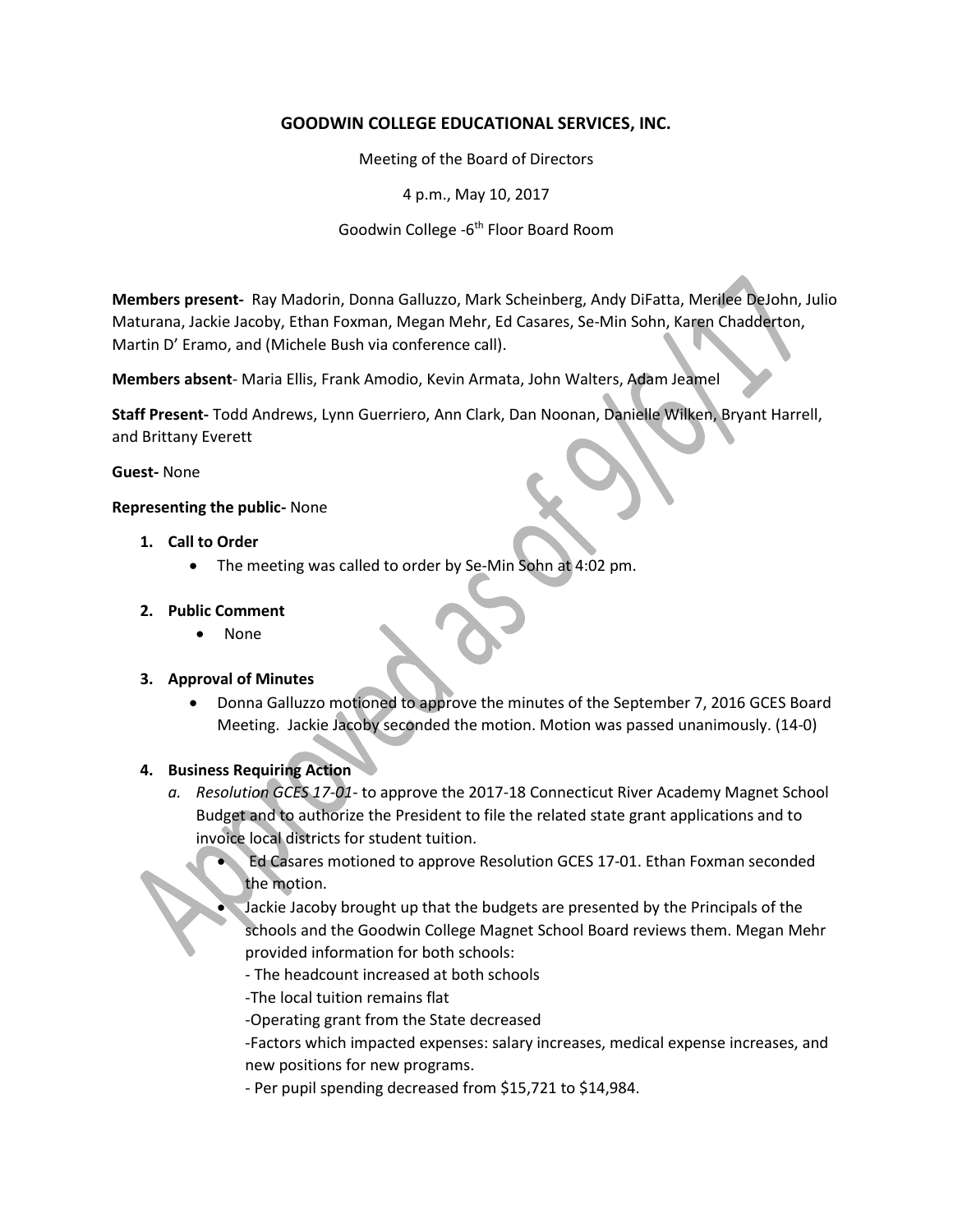- Se-Min Sohn brought up the discussion over the recent trend in shrinking requirements for enrollment per the State. He asked if this was something we anticipate to see continuing in the future? Jackie Jacoby answered by saying that the number of students being entered is actually shrinking, which may result in the State's contribution to Magnet schools diminishing a bit.
- Motion was passed unanimously. (14-0)
- *b. Resolution GCES 17-02* to approve the 2017-18 Riverside Magnet School Budget and to authorize the President to file the related state grant applications and to invoice local districts for student tuition.
	- Megan Mehr motioned to approve Resolution GCES 17-02. Ethan Foxman seconded the motion. Motion was passed unanimously. (14-0)
- *c. Resolution GCES 17-03-* to approve GCMS line of credit.
	- Ray Madorin suggested suspending discussion on this item until Eddie Meyer could be present. Mr. Meyer was expected to arrive shortly.

### **5. Next Meeting**

September 6, 2017.

### **6. Adjournment**

- Se-Min Sohn motioned to adjourn the meeting until the arrival of Mr. Myers. Ed Casares seconded the motion. Motion was passed unanimously. (14-0).
- Meeting adjourned at 4:08 pm.

## **7. Call to Re-order**

- The meeting was called to re-order by Se-Min Sohn at 4:11pm.
- Additional Board members present: Adam Jeamel
- Additional Staff now present: Eddie Meyer

## *8.* **Business Requiring Action**

*c. Resolution GCES 17-03-* to approve GCMS line of credit. Motioned to approve by Ray Madorin and Julio Maturana seconded the motion.

 Ray Madorin brought up \$1.5m Line of Credit which is to be secured by accounts receivable of GCMS and GCES. He noted there was a conflict in the bylaws which needs to be amended in the future regarding who approves any contractual commitments. Ray Madorin highlighted he took issue with the terms of the loan, as is, in that the term be at least one year and that there exists a renewal clause to avoid legal fees in the future.